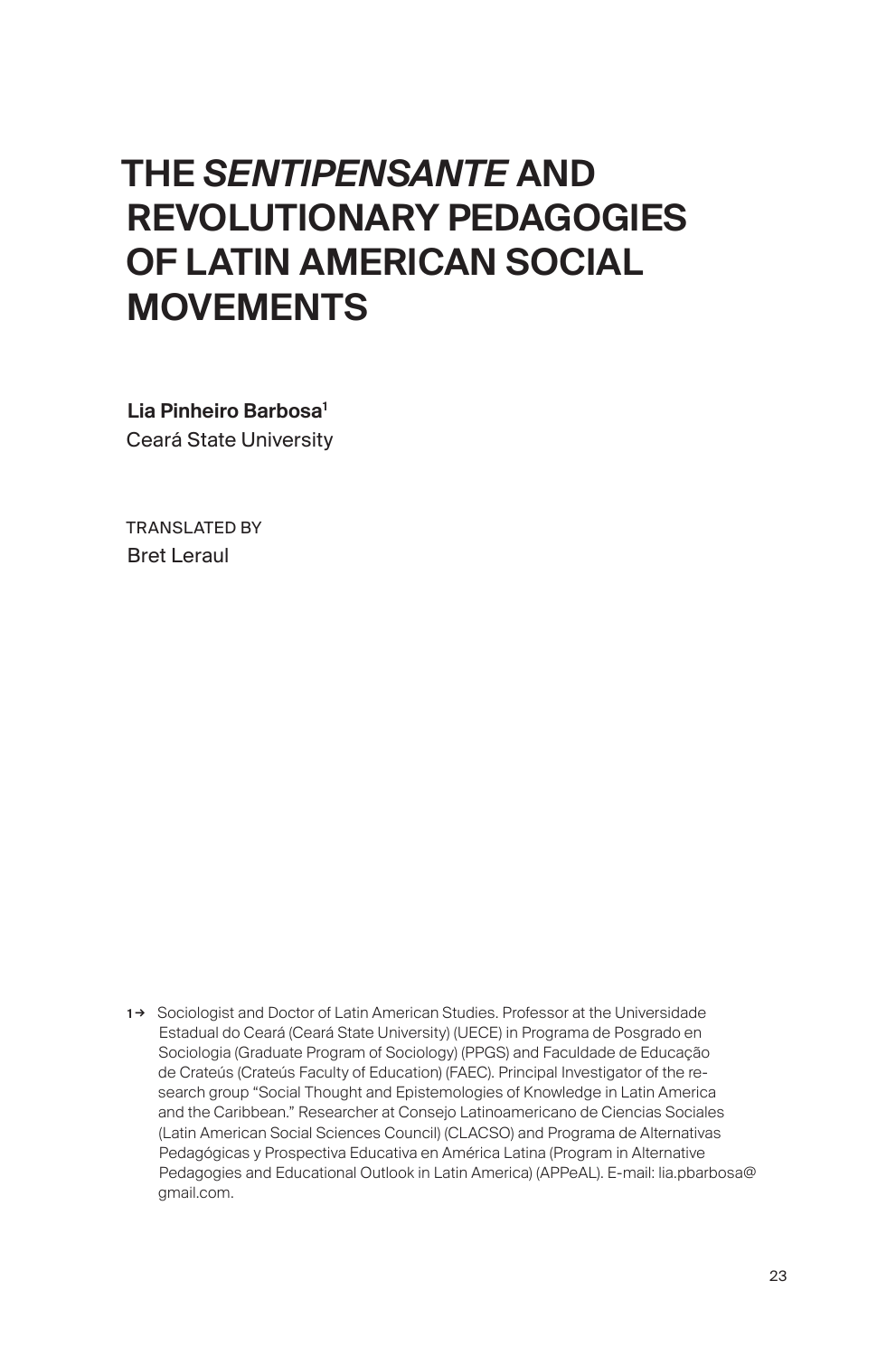### OPENING REMARKS

In this essay, I weave together several considerations regarding the relationships among processes of historical resistance, education, and knowledge in the constitution of revolutionary and *sentipensante* (feeling-thinking, sensing-thinking) pedagogies<sup>2</sup> in Latin America. Through this process, I situate the inscription of the educational and the pedagogical in the political praxis of social movements. In particular, I focus on indigenous and peasant movements that advance and consolidate political education projects and whose aim is to construct critical and emancipatory pedagogies in response to the challenges of a civilizational crisis.

Toward this end, this essay is divided into four sections. The first contextualizes those particularities of the Latin American historical process—especially in the twentieth and twenty-first centuries—that directly affect the region's resistant subjectivities. Then, I will highlight those elements that shape the political identity of Latin American social movements and their role in the development of unique understandings of education and pedagogy. In the third section, I touch on what I am calling *sentipensante* and revolutionary pedagogies, which propose pedagogical experiences in contexts of struggle and within the political horizon of an emancipatory process shaped by the educational and political praxis of Latin American social movements. Finally, I present the lessons of these *sentipensante* and revolutionary pedagogies, specifically for the consolidation of singular conceptions of the educational and the pedagogical, as well as the construction of knowledges from, with, and for Latin American social movements.

## LATIN AMERICA: INDIGENOUS, BLACK, AND PEASANT

José Martí tells us that "the past is the root of the present. One must know what was, because what was is present in what is."<sup>3</sup> The quotation

<sup>2</sup> → Translator's note: Sentipensante is a portmanteau of *sentir* and *pensante*. While *pensante* is easily rendered as "thinking," *sentir* at once expresses feeling in the sense of emotion and feeling in the sense of sensation.

<sup>3</sup> → José Martí, *Crónicas del 19 de Agosto de 1889. Obras Completas.* (Havana, Cuba: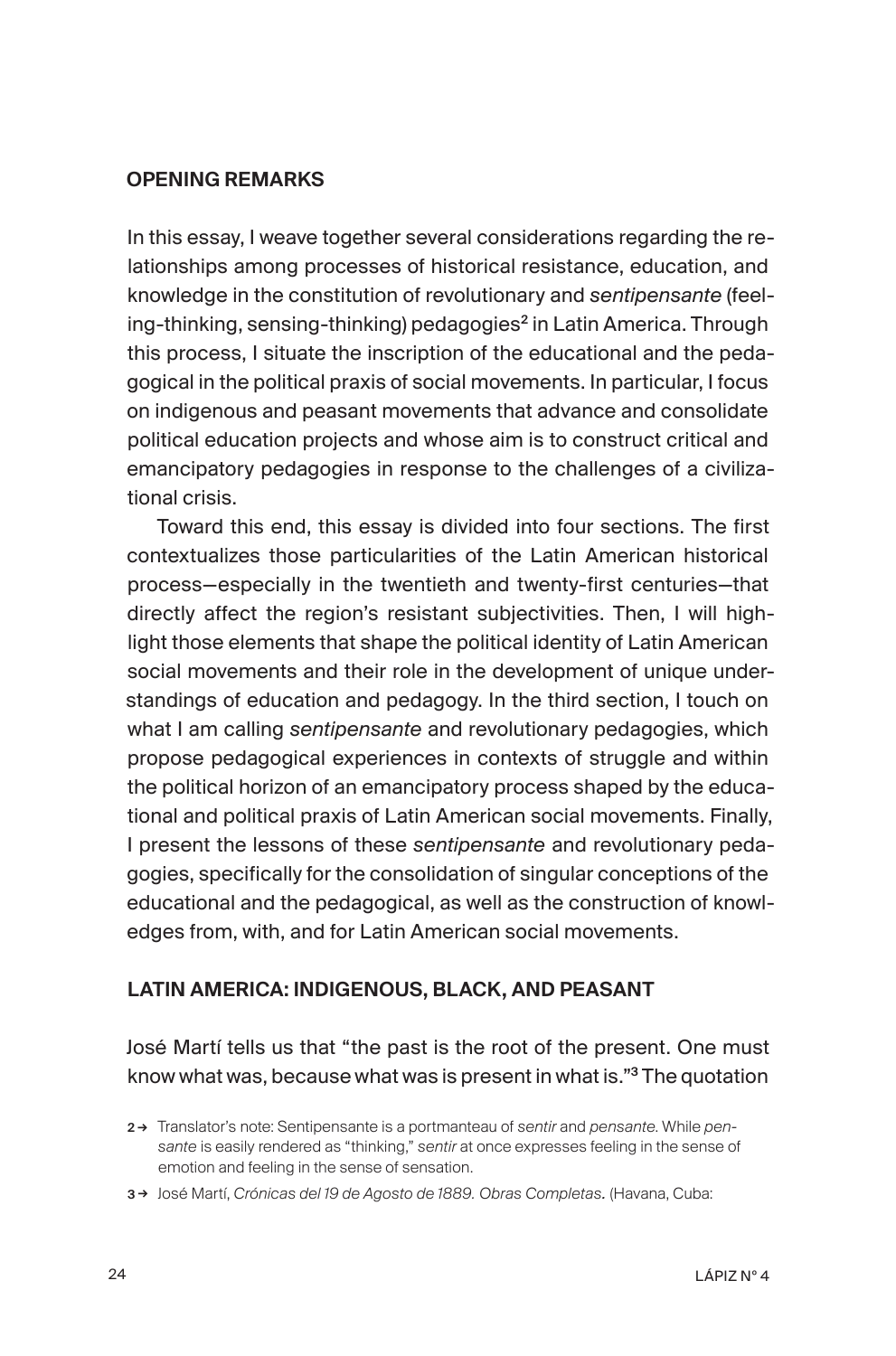prompts us to reflect on the specificities of the historical process in Latin America and the Caribbean, on the sociocultural, political and economic formation that names us as a continent and gives us a regional/national identity. Those roots extend back to colonization, the founding of the *latifundio*4 and of slavery as the paradigm for production, culture, and politics.<sup>5</sup> This triad influenced the character of our nation-states, our sociocultural relations, the different phases of the forces and relations of production in the region that culminate in the contemporary stage of capitalist development, transnational and dependent in character.<sup>6</sup>

These paradigms of Latin American historical formation engendered deep social segregation and class antagonism. These, in turn, were determined, on the one hand, by the structural condition of those who lack the means of production and, on the other, by the social place assigned by the conquistadors (and postcolonial, national elites) to peasants, many of whom were descendants of indigenous and Afro-Latino peoples. Nonetheless, as befits the dialectical movement of social history, the roots of the subalternization of Latin American peoples characterize the resistances that arose in the countryside and the city. It is beyond the scope of this essay to give a genealogy of the rebellions, popular struggles, and various resistances that erupted over the course of the five-hundred-year-long night<sup>7</sup>; there are already many works of historiography, sociology, anthropology, and political science that have successfully analyzed them in their national and regional specificity in different historical periods.<sup>8</sup>

- 7 → This metaphor, used by the Zapatistas in the *First Declaration of the Lacandon Jungle*, alludes to the conquest of Latin America and its impact.
- 8 → Pablo González-Casanova, *Historia política de los campesinos latinoamericanos. Brasil,*

Editorial Nacional de Cuba, 1973), 302.

<sup>4 →</sup> The word "latifundio" comes originally from Ancient Rome and referred to the large landholdings that were controlled by the rural aristocracy. Over time it has become a category used to describe very large landholdings in general, much of which are typically used for large-scale monoculture.

<sup>5</sup> For example, in Brazil, slavery endured 380 years until the passage of the Aurea Law in 1888. Even so, it took thirty more years until the full closure of the plantations.

<sup>6</sup> → Rui Mauro Marini, *Dialética da Dependência* (Petrópolis, Brazil: Vozes, 2000); Pablo González-Casanova, *De la sociología del poder a la sociología de la emancipación: pensar América Latina en el siglo XXI* (Buenos Aires, Argentina: CLASCO, 2015).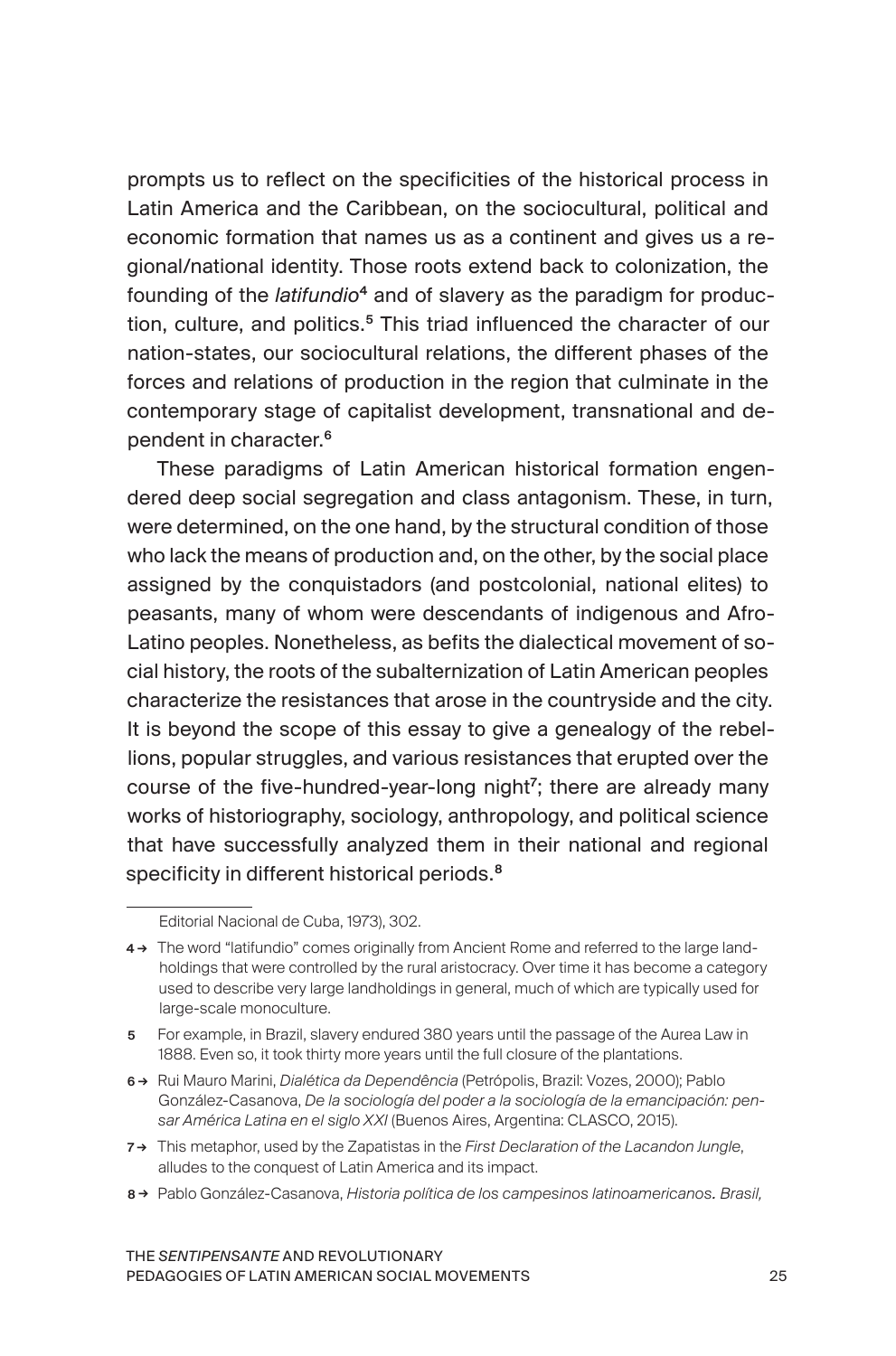In this way, in Latin America, popular rebellions and independence movements left their historical mark on the constitution of the first republics and laid the foundation for a nascent conception of rights and citizenship with the goal of incorporating them into the newly formed nation-states. Especially in the twentieth century, we see the return to a broader conception of rights that becomes the stage for important, popular, historical processes that sought to provide constitutionally bounded human, civil, and political rights for indigenous, peasant and Afro-Latino populations—those who, historically, had been expropriated from their lands and subjected to domination and subordination.

The Mexican Revolution of 1910 inaugurated the great popular revolutions of the twentieth century. Founded on the political theories of anarcho-syndicalism and agrarianism, it was a revolution led by indigenous and peasant popular forces against the dictatorship of Porfirio Díaz (Katz 1988). Later in the century, we witness revolutions headed by clandestine, armed guerrilla movements for national liberation, such as the revolutionary movements of the Cuban Revolution (1959) and the Sandinista Revolution in Nicaragua (1979).<sup>9</sup>

The political slogans of these revolutions reclaimed the historical denunciation of the role of the *latifundio* in the process of territorial expropriation and the gradual subalternization of indigenous and peasant peoples. Demands for land rights and agrarian reform founded the national-popular project. And despite differences with regard to the theoretical conception of the revolution and the internal strategies of each struggle—whether the Marxist-Leninist perspective of class struggle oriented toward the socialist horizon or the path of agrarian anarcho-syndicalism and the historical struggles of indigenous and

*Chile, Argentina, Uruguay, Vol. 4* (México: Siglo XXI Editores, 1984); Pablo González-Casanova, *Historia política de los campesinos latinoamericanos. Colombia, Venezuela, Ecuador, Perú, Bolivia, Paraguay, Vol. 3* (México: Siglo XXI Editores, 1985); Pablo González-Casanova, *Historia política de los campesinos latinoamericanos. México, Cuba, Haití, República Dominicana, Puerto Rico, Vol. 1* (México: Siglo XXI Editores, 1985); Clóvis Moura, *Rebeliões da Senzala. Quilombos, Insurreições, Guerrilhas* (São Paulo, Brazil: Anita Garibaldi/Fundação Maurício Grabois, 2014); Eduardo Galeano, *As veias abertas da América Latina* (Porto Alegre, Brazil: L&PM, 2015); Benedito Prézia, *História da resistência indígena. 500 anos de luta.* (São Paulo, Brazil: Expressão Popular, 2017).

<sup>9</sup> → Salvador Martí i Puig, *Nicaragua (1979-1990): la revolución enredada* (León: Libros de la Catarata y Cooperación, 2012).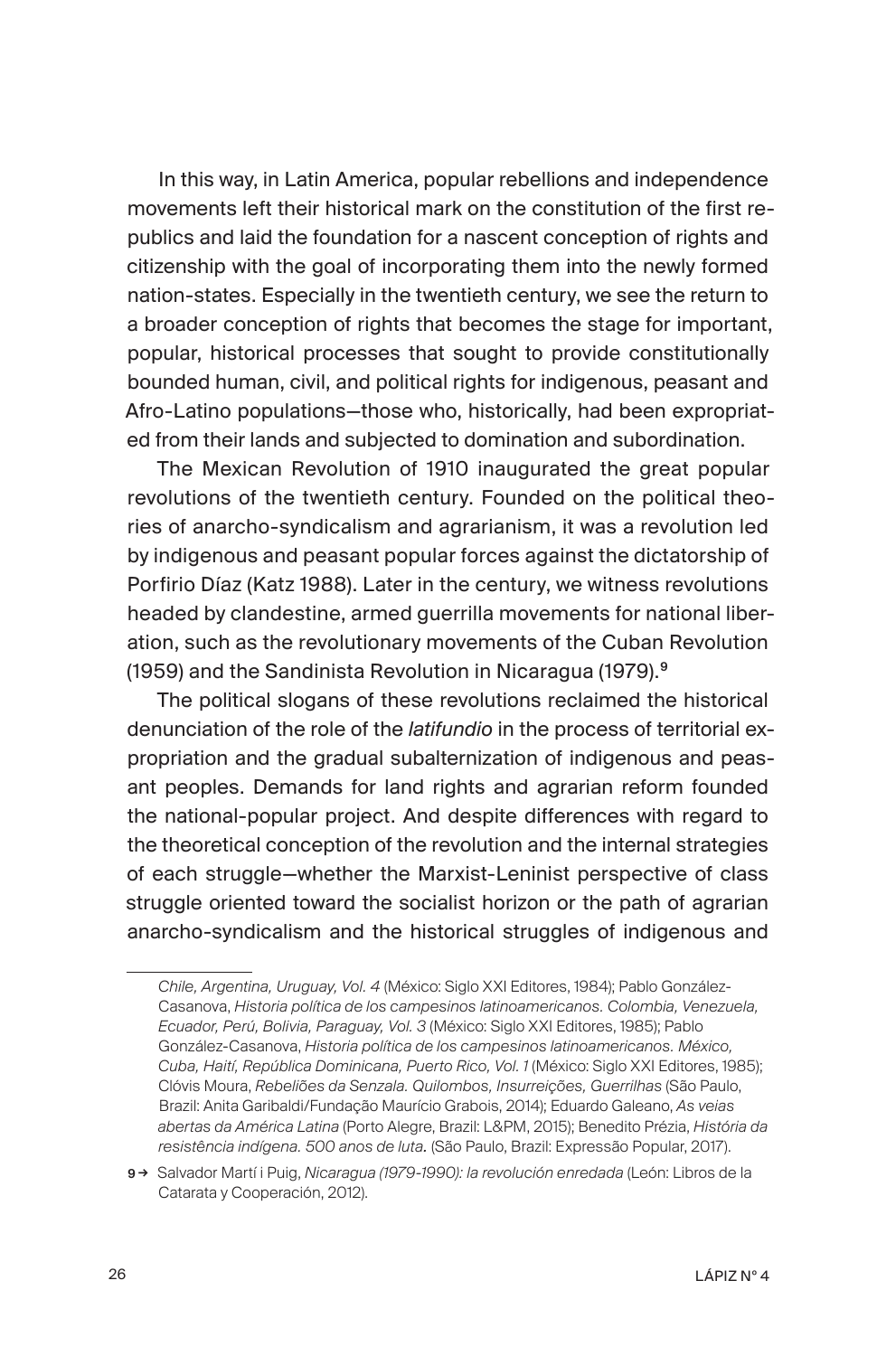peasant rebellions—these revolutions shared the desire to construct a grassroots, emancipatory project articulated by peasant and urban historico-political subjects.

The cycle of Latin American and Caribbean revolutions sparked noteworthy political processes both internal to each country and across the region. From the point of view of intellectual and moral reform<sup>10</sup>, the ideas of Simón Bolívar and José Martí slowly materialized, giving shape to a specifically Latin American and Caribbean revolutionary political praxis and social thought informed by past struggles in both national and international contexts. In the revolutionary heart of Latin America, a field of popular resistance was sown, affirming indigenous and peasant communities as well as the urban and peasant working class as revolutionary subjects.

The heightening of social and political-economic contradictions resulting from the implementation of the post-dictatorship, neoliberal playbook hatched a powerful, new cycle of dissenting and revolutionary struggles in Latin America. Class struggle remained the lodestar of political and ideological struggles against neoliberalism and the transnationalization of capital. Nonetheless, a significant portion of the popular movements incorporated the paradigm of anticolonial struggles into their discourse and political documents, through the historical denunciation of colonial relations that were constructed under the category of *race* and its derivative signs of oppression for indigenous and peasant peoples.

In the Latin American conjuncture, the political articulation of indigenous and rural movements in the struggle for hegemony has intensified, albeit mostly in strategy and political positions. In the nineties, we witness the emergence of emblematic movements such as the armed insurgency of the Zapatista Army of National Liberation (EZLN) in Mexico, the Landless Worker's Movement (MST) in Brazil, the water and gas wars waged in Bolivia by indigenous movements, as well as the constitution of the Vía Campesina Internacional (International Peasant's Voice) (LVC) and La Coordinadora Latinoamericana de Organizaciones del Campo (The Latin American Coordinator of Rural

10 → Antonio Gramsci, *Gli intelletuali e l'organizzazzione della cultura* (Torino, Italy: Einaudi, 1949).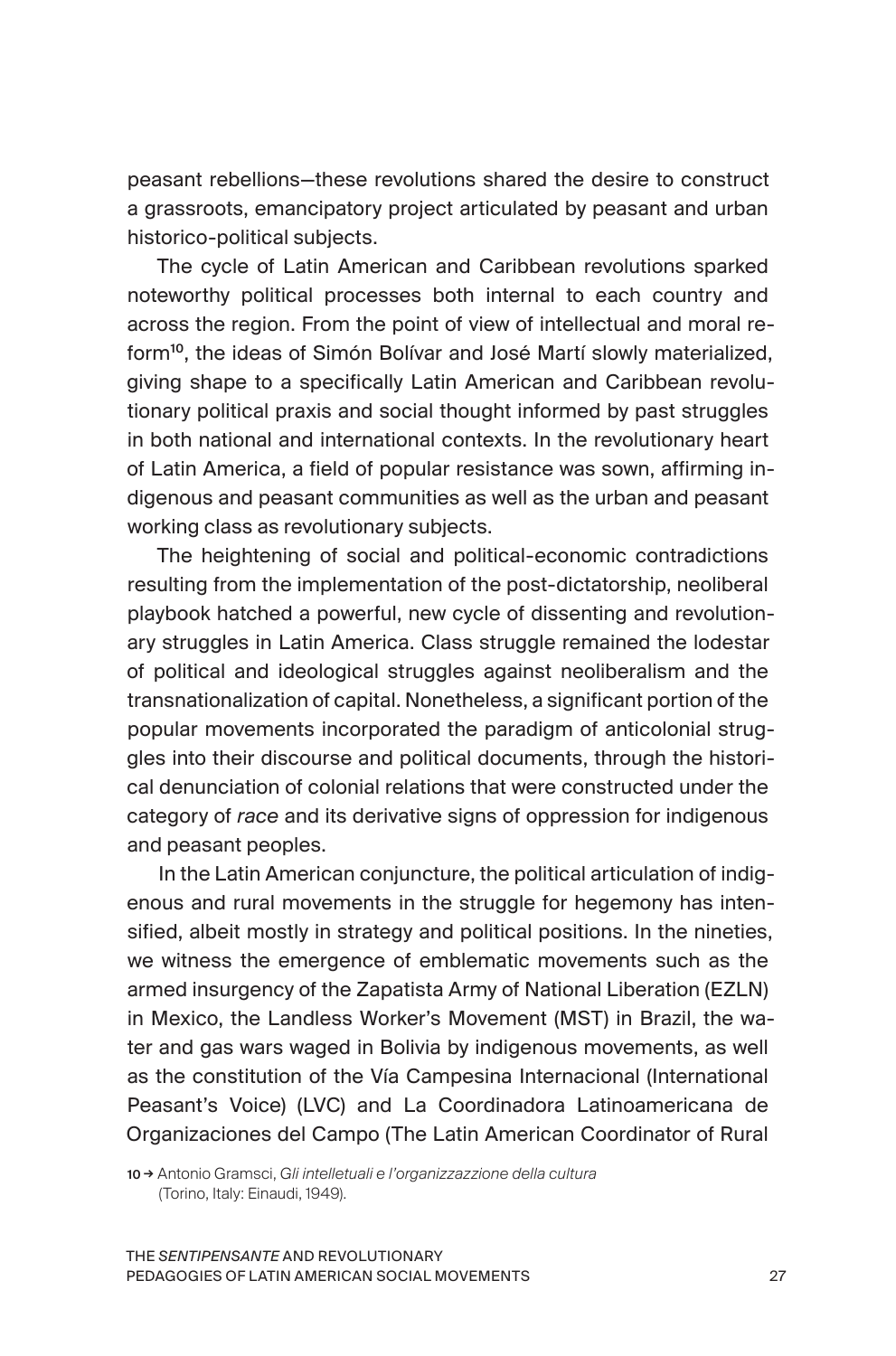Organizations) (CLOC), the last two being examples of the articulation of popular organizations and indigenous and peasant social movements at the international and regional level, respectively.<sup>11</sup>

A shared historical problematic animated this regional debate: ongoing territorial dispossession and institutionalized state violence, expressed in the criminalization of these struggles, an increase of violence in the countryside, and the assassination of representatives of various organizations. In other words, from the perspective of these movements, modernity signified a specific form of slavery<sup>12</sup> as well as the disavowal of their political agency and epistemic rationalities.

Faced with this historical disavowal, it became imperative to reclaim Latin America's rejected face—indigenous, black, peasant—in other words, to confront the historic weight of being cast as others, as nobodies, or to paraphrase Eduardo Galeano, as those "worth less than the bullet that kills them."13 In this political, historical, and dialectical dispute, they, the others, the nobodies named themselves with the very name that had been assigned to them, in order to interrupt and subvert: the "landless," the "faceless," the "forgotten sacks" that became "war chests."<sup>14</sup> This strengthening of popular struggles in Latin America caused a rethinking of the strategies by which a popular struggle forms *from below.*<sup>15</sup> Into this scene steps a political subject of history and a conception of political praxis that reconfigures the

- 11 → CLOC was founded in 1994 as the continental expression of the LVC, composed of eighty-four indigenous, peasant, Afro-Latino, and rural workers' organizations from 18 countries across Latin America and the Caribbean. Among the inspirations of the LVC/ CLOC, there is the Campaña Continental 500 Años de Resistencia Indígena, Negra y Popular (Continental Campaign 500 Years of Indigenous, Black, and Popular Resistance) (1989-1992) run by the MST together with Andean indigenous and peasant organizations. This campaign gave voice to an alliance of indigenous and peasant organization at the regional level and proposed a different path, an anti-establishment and anti-capitalist project constructed by these organizations in defense of their land. Similarly, the armed uprising of the Zapatistas and the marches of Bolivian coca farmers along with mobilizations for land reform in Brazil, Paraguay and Guatemala, prompted debate on a regional scale that questioned the mode of accumulation accelerated under neoliberalism and its implications for Latin American territories and lands.
- 12 → Silvia Rivera Cusicanqui, *Oprimidos pero no vencidos* (Bolívia: Hisbol, 1986).
- 13 → Eduardo Galeano, *As veias abertas.*
- 14 → EZLN, *Crónicas intergalácticas EZLN. Primer Encuentro Intercontinental por la Humanidad y contra el Neoliberalismo* (Chiapas: Estampas Artes Gráficas, 1996).
- 15 → Even the phrase "from below" becomes a political category for these movements.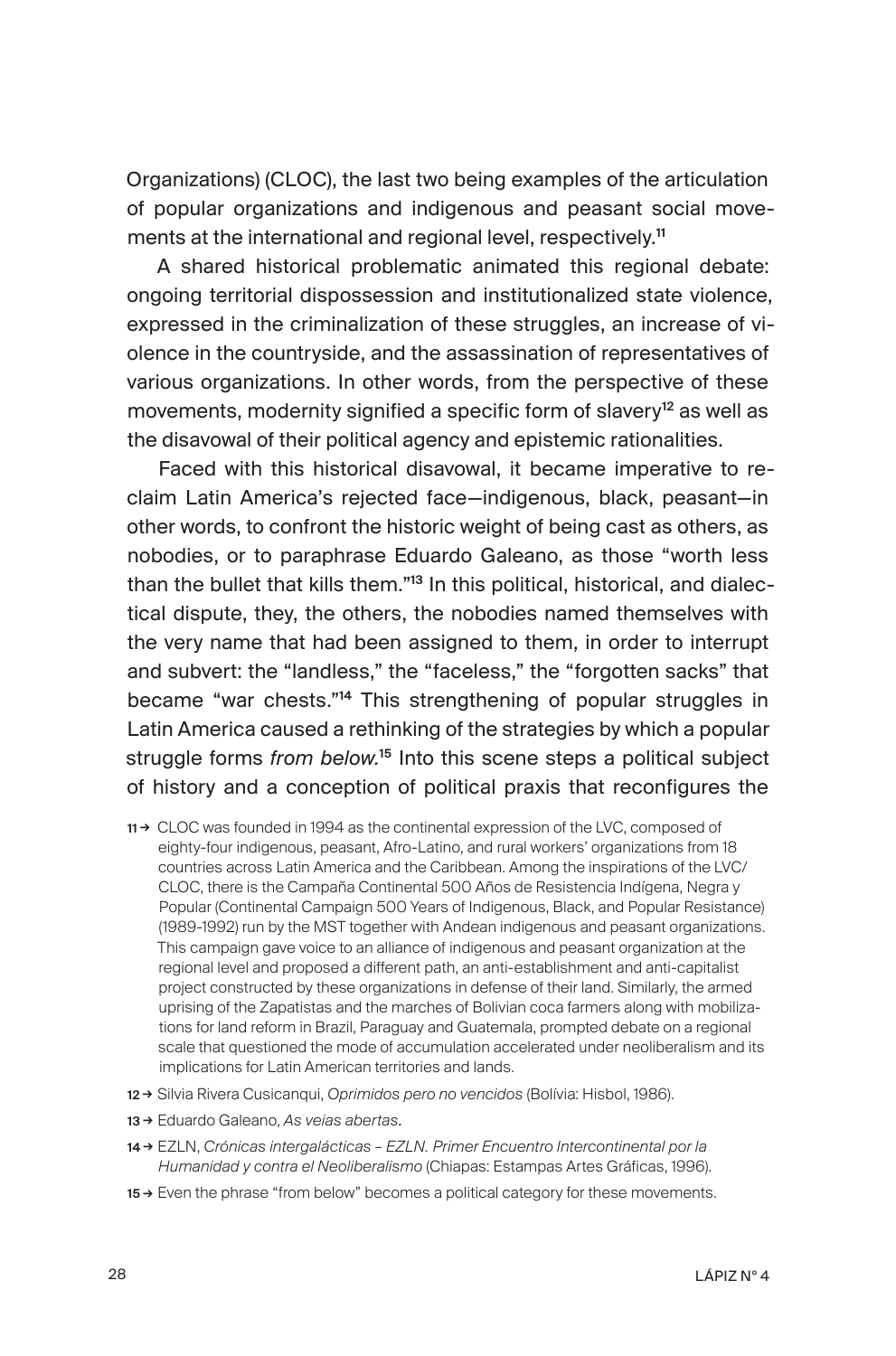struggle for hegemony. Let us look now to some of those elements that, in this political scenario, structure the political identity of indigenous and peasant social movements in Latin America.

# THE POLITICAL IDENTITY OF LATIN AMERICAN SOCIAL MOVEMENTS

Indigenous and peasant social movements inherit the tradition described above while also forming their own political praxis through a process of continual recuperation of recent and distant memories<sup>16</sup> of other struggles throughout Latin America and the Caribbean. Therefore, the political identity of these movements is not limited to the constitutive elements of the international Left, specifically, the foundational principles of communism and socialism as the horizon of politics.

By plotting their movements in five hundred years of history, indigenous and peasant movements widen the referents that constitute their political identity without necessarily negating or contradicting others. In this process of self-definition of political identity, we can group Latin American popular organizations and social and indigenous movements into three categories based on their own epistemes that articulate identity frameworks linked to their political struggles<sup>17</sup>: indigenous organizations, peasant organizations, and rural proletarian organizations. Within the framework of their struggles, we can articulate at least four identifying markers.

1. The reconfiguration of history, time, and memory in terms of these struggles. Indigenous and peasant movements conceive history not as linear but as spiraling cycles. Thinking history in cycles allows these movements, on the one hand, to interpret distant collective memory—marked by events, symbolic inheritances, figures that

<sup>16</sup> → Rivera Cusicanqui, *Oprimidos.* 

<sup>17 →</sup> Peter Rosset, "Epistemes rurales y la formación agroecológica en la Vía Campesina," *Ciencia y Tecnología Social,* 2 (2015): 1-10; Lia Pinherio Barbosa and Peter Rosset, "Educação do Campo e Pedagogia Camponesa Agroecológica na América Latina: aportes da La Via Campesina e da CLOC," *Educação & Sociedade,* 38, no. 140 (2017): 705-724.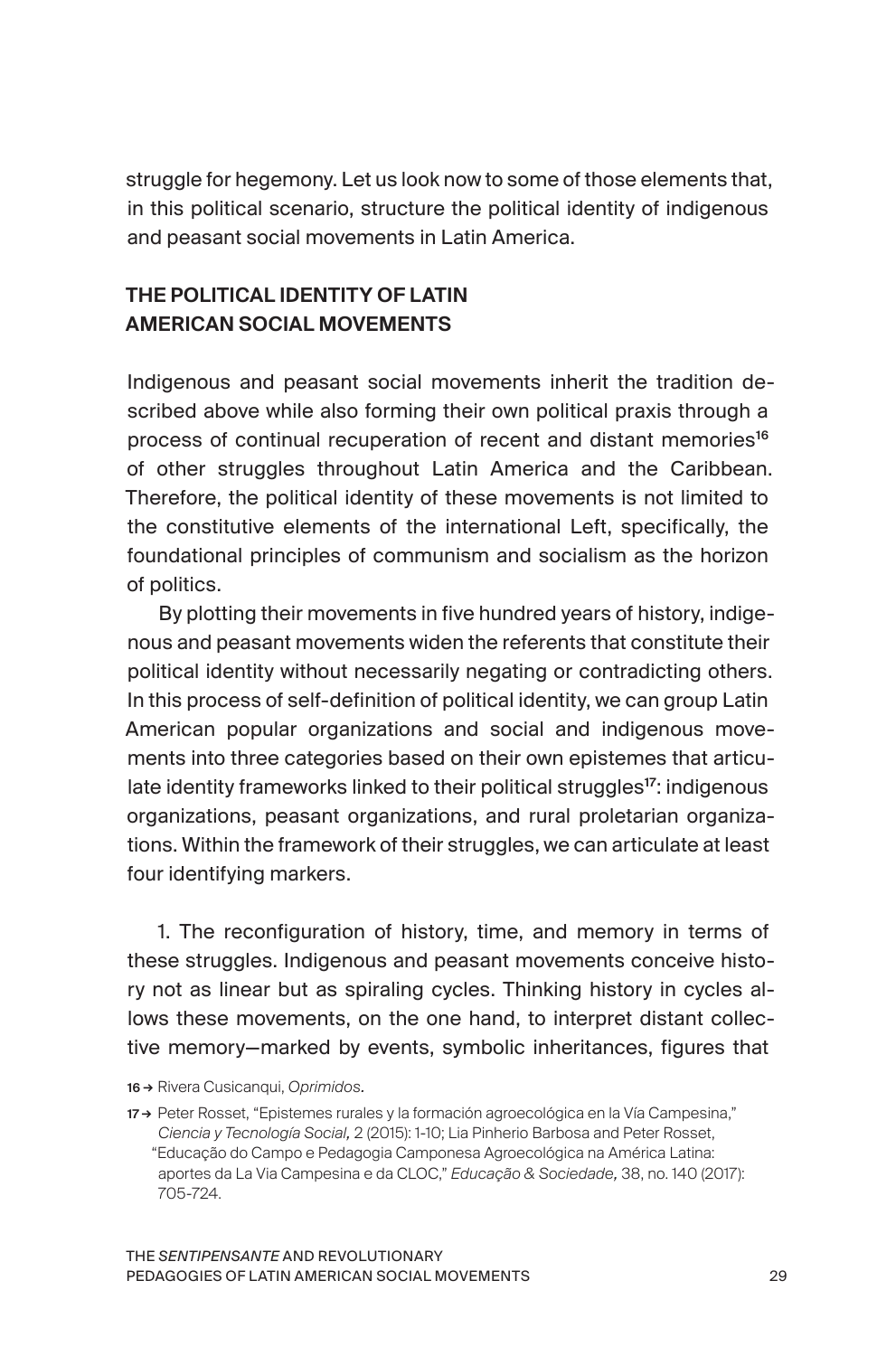express colonialism's permanent corporeal violence, the community's beliefs and knowledges—and, on the other hand, to present recent collective memories by which they connect to, coexist with, and confront the colonial horizon. This conception of history, time, and memory resembles the Aymara notion *ñawpaj manpuni,* a "looking backward that is also a moving forward,"<sup>18</sup> in other words, a revisiting of the past and projecting into the future that brings both together with the present.

2. The epistemic dimension that emanates from cosmovisions shores up the foundation of their own thought, their own rationality, shaped by a sociocultural, linguistic, and cosmogenic matrix that precedes the Conquest. Accordingly, this epistemic dimension shapes these movements' political subjectivities in their attitudes towards life and nature as well as their collective and individual positioning in the world. Among many indigenous peoples and their organizations, we find reference to this epistemic matrix, for example, the *Lekil Kuxlejal*  in the Maya language, the *Sumak Kawsai* in Ecuadorian Quechua, the *Sumak Qamaña* in Bolivian Aymara, or "buen vivir" (good living) understood as the essential principle of human and natural rights as opposed to the perspective of "vivir mejor" (better living) advocated by contemporary capitalism. It is important to note how the epistemic dimension of the linguistic matrix of indigenous languages determines other subject positions and ways of thinking by establishing the horizontal relationship between the I–we–community and the mind–heart– spirit.<sup>19</sup> In order to illustrate this, I will refer to several political documents elaborated by Central American indigenous movements that directly quote the Popol Wuj,<sup>20</sup> a cosmogenic touchstone for Central

- 18 → Rivera Cusicanqui, *Oprimidos.*
- 19 → Carlos Lenkersdorf, *Los hombres verdaderos. Voces y testimonios tojolabales* (México: Siglo XXI, 2005); Juan López-Intzín, "Ich'el ta muk': la trama en la construcción del Lekil Kuxlejal (vida plena-digna-justa)," In Tórres-Méndez Georgina et al. (eds.), *Senti-pensar el género. Perspectivas desde los pueblos originarios* (México: Red-IINPIM/Red Feministas Decoloniales, 2013).
- 20 →The *Popol Wuj* or *Popol Vuh* is a collection of texts written after the Spanish conquest that details the origins of the cosmogony and ancient traditions of the K'iche people of Guatemala as well as the organization of the Mayan calendar and chronology of their kings up to the year 1500. The book is a touchstone of the so-called colonial historiography of the indigenous Maya tradition and represents the legacy of indigenous Mayan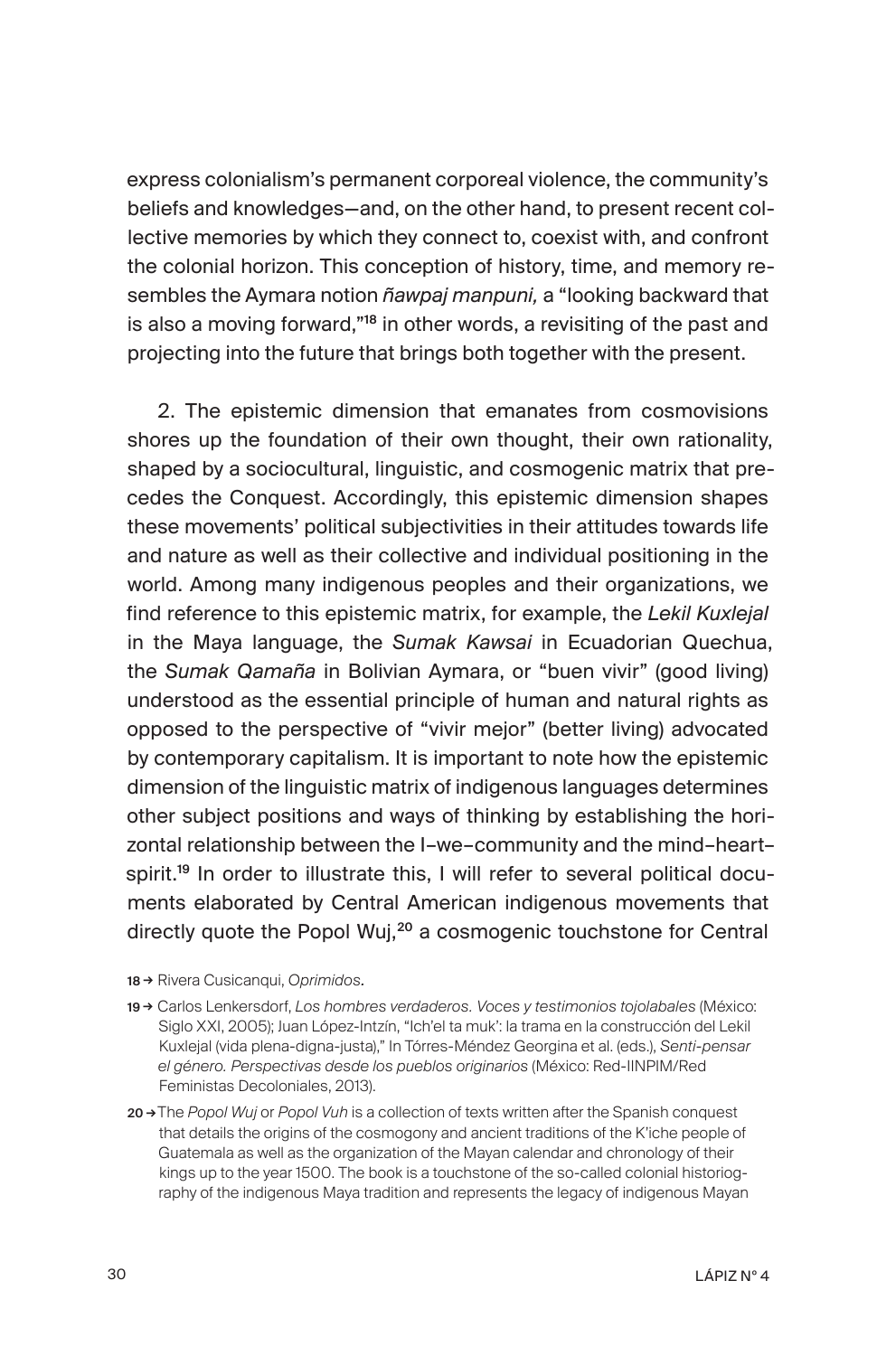American indigenous struggles and alternative educational and pedagogical projects<sup>21</sup>:

- **<sup>→</sup>** The Declaration de Iximché (January 29, 1980) denounced the massacre of indigenous Ixil and K'iche people at the Spanish Embassy. This declaration denounced the expropriation of lands and territories since Conquest as well the persistence of a mode of domination traversed by racism, discrimination, and the violation of human rights in Guatemala;
- **<sup>→</sup>** The Declaration of Atitlán (2002) for the Mayan peoples' Right to Food. The document emphasizes collective rights, the right to self-determination in the communities' rights to the land, the earth, and water;
- **<sup>→</sup>** The declaration made at the First National Congress of the Mayan People (2003) convened on a date selected in accord with the Mayan calendar, an element present in the *Popol Wuj*;
- **<sup>→</sup>** The Declaration of Iximché-Tecpan, product of the Third Continental Summit of Indigenous Peoples and Nationalities of the *Abya Yala* (2007), which also took place on dates determined by the Mayan calendar;
- **<sup>→</sup>** The document issuing from the Eighth Continental Meeting of Indigenous Spiritual Guides "Kam B'alm el Cóndor y el Águila" (Kam B'alm Condor and Eagle) that took place in 2010;
- **<sup>→</sup>** The Political Declaration of the 13 Baktun "Hacia un tiempo de grandes cambios" (Toward a time of great changes), November 11, 2012, issued by the Consejo Político de los 13 Baktunes (Political Council of the 13 Baktuns). The declaration revolves around the need to overcome the history of

thinking. It transcribes the oral tradition that preserved the memory of the political and socio-communitarian life of Central American indigenous communities (Santos and Valverde 2003).

<sup>21</sup> → Raquel Xochiquetzal Rivera Amalguer, *El Popol Wuj y sus traducciones por mayahablantes. Memoria histórica y resistencia cultural en Guatemala, 1970-2014. Tesis de doctorado. Programa de Posgrado en Historiografía* (México: Universidad Autónoma Metropolitana, 2015); Lia Pinhero Barbosa, *Educación, resistencia y movimientos sociales: la praxis educativo-política de los Sin Tierra y de los Zapatistas* (México: LIBRUNAM, 2015).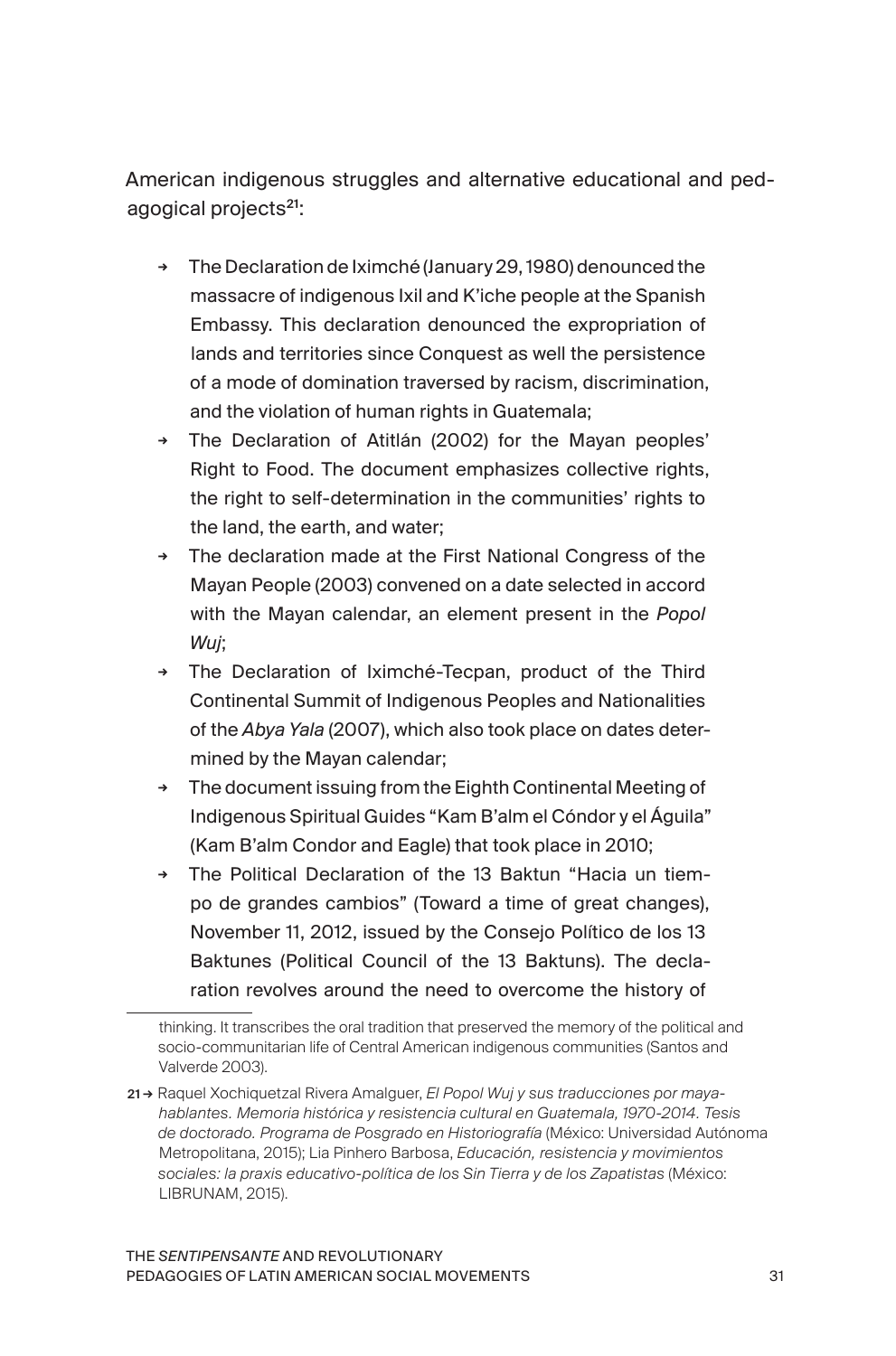fear and destruction experienced by the Mayan peoples of Guatemala over the course of 11 *baktunes.* It references the closure of a *baktun* of resistances, struggles, and rebellions and the dawning of a new *baktun*,<sup>22</sup> the beginning of a new era of defending the rights of Mayan peoples.

3. The understanding of territoriality as the locus for resistance and for the construction of an identitarian ethos. Land is constitutive of the political narrative of indigenous and peasant movements in defense of the earth, of nature—the *Tawantinsuyu*, the *Pacha Mama*—in the recognition of land as space for living, production, a place for creation and the resignification of the sociocultural and power relations. In the same manner, land becomes particularly important with regard to the inherent conflicts caused by transnational capitalism, in particular, by mining, agribusiness, and other mega-enterprises in Latin American territories.<sup>23</sup>

4. Autonomy, understood as much as a principle and a political project for many indigenous movements, is conceived as a link to the epistemic dimension of the cosmovision, of the principle of community, of a sense of territorial belonging, all of which precede the formation of the nation-state as an institution and mode of political representation. Autonomy has to do with the reclamation of the right to self-determination of a people in their territory, which is part of communal traditions, and to historical forms of deliberation and participation, as articulated through communitarian life prior to the Conquest.<sup>24</sup>

These four elements enrich the political subjectivities of these social movements while at the same time broadening and complicating

- 22 → *Oxlajuj B'aqtun* or *Baktun* is the close of a cycle of 394 years in the Mayan calendar.
- 23 → Norma Giacarra, "Territorios en disputa: los bienes naturales en el centro de la escena," *Realidad Económica,* 217 (2006): 51-68; Maristella Svampa and Mirta Antonelli, *Minería transnacional, narrativas del desarrollo y resistencias sociales* (Buenos Aires, Argentina: Biblos, 2009).
- 24 →José Carlos Mariátegui, *Siete ensayos de interpretación de la realidad peruana* (México: ERA, 1928); Luis Tapia, *La invención del núcleo común. Ciudadanía y gobierno multisocietal* (Bolivia: CIDES/UMSA/Postgrado de Ciencias del Desarrollo, 2006).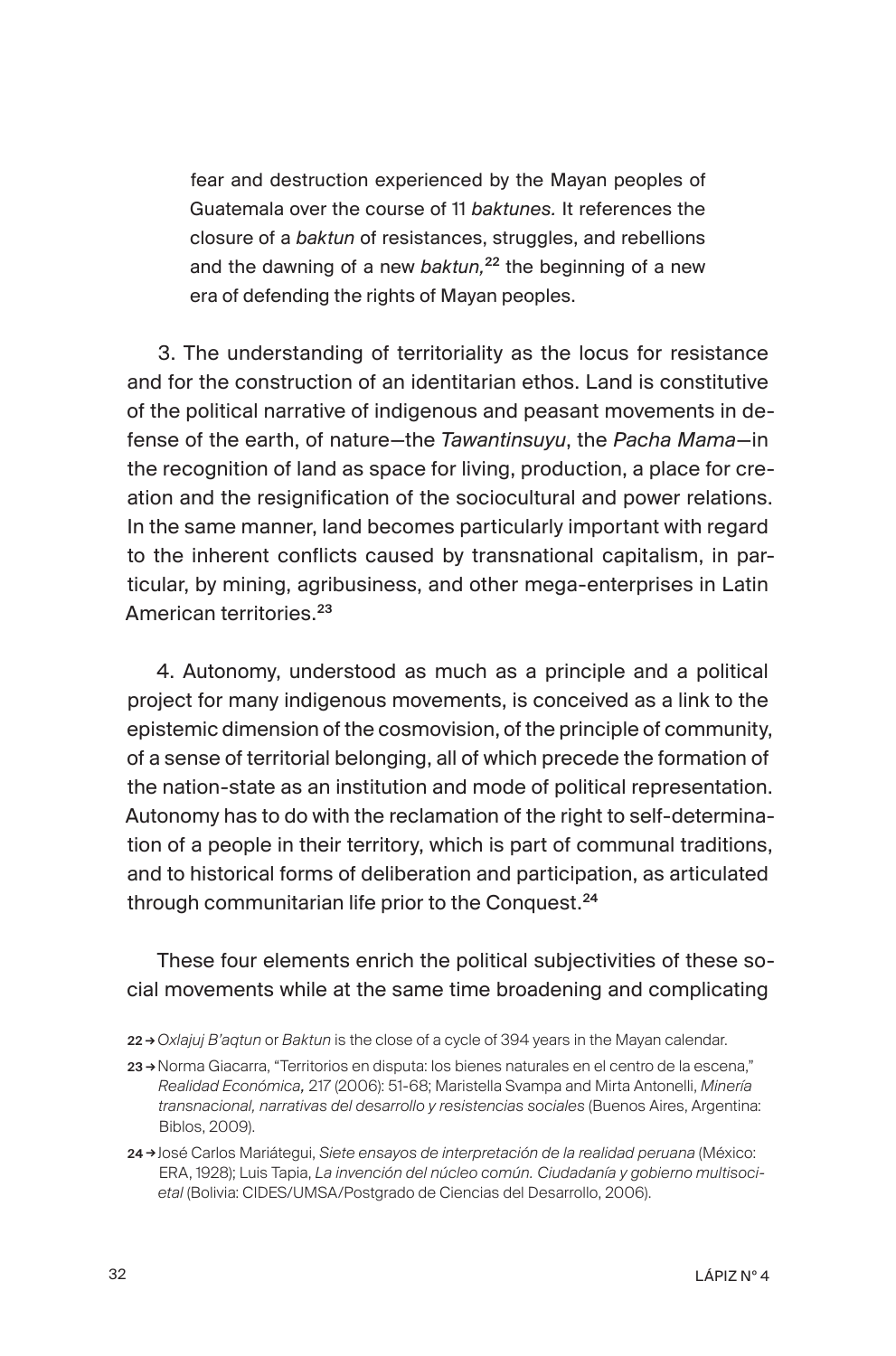the nature of their demands and political projects throughout Latin America. They also nourish the strategies of their struggles; among them, those enacted in the fields of education and pedagogy, whereby other conceptions of these terms are forged, $25$  as I will suggest below.

## *SENTIPENSANTE* **AND REVOLUTIONARY PEDAGOGIES IN LATIN AMERICA**

Debates about the political dimension of education have been a driving force, especially at the end of the twentieth century. Gradually, the formation of the political subject of history gained centrality as the primary driver of the political tactics and strategies of indigenous and peasant movements. In the case of Latin America, one must take into account that this debate takes place in terms derived from political theory and critical pedagogy that came to the fore in the heated debate about education and the consolidation of a project for Latin American political and social emancipation. In this sense, one of the principal contributions to Latin American critical pedagogy recuperated by popular organizations and movements related to the state of human consciousness (*conciencia*),<sup>26</sup> in particular, the critical comprehension of the sense of being (*ser*) and being with (*estar*) and in the world, as Paulo Freire points out, a process of consciousness raising that presupposes a liberatory cultural action.<sup>27</sup>

In the Latin American context, this consciousness of being with and in the world directly related to the necessity of proposing a critique of the historical conjuncture embodied in a political economic project and a developmentalist and modernizing ideology that culminated in the territorial expropriation and historical negation of other, preexisting

27 → Paulo Freire, *Ação cultural para a liberdade e outros escritos* (Rio de Janeiro, Brazil: Paz e Terra, 1982).

<sup>25</sup> → Lia Pinheiro Barbosa, "Los movimientos sociales como sujetos educativo-políticos," In Marcela Gómez Sollano and Martha Corestein Zaslav (eds.), *Reconfiguración de lo educativo en América Latina. Experiencias Pedagógicas Alternativas* (México: UNAM, 2013), 121-162; Lia Pinheiro Barbosa, *Educación, resistencia y movimientos sociales*.

<sup>26</sup> →Translator's Note: In Spanish *conciencia* signifies both "consciousness" and "conscience." In the context of Freire's consciousness raising (*concientização*), it is important to note the homonymy in Spanish of what are in English lexically distinct moral and rational faculties.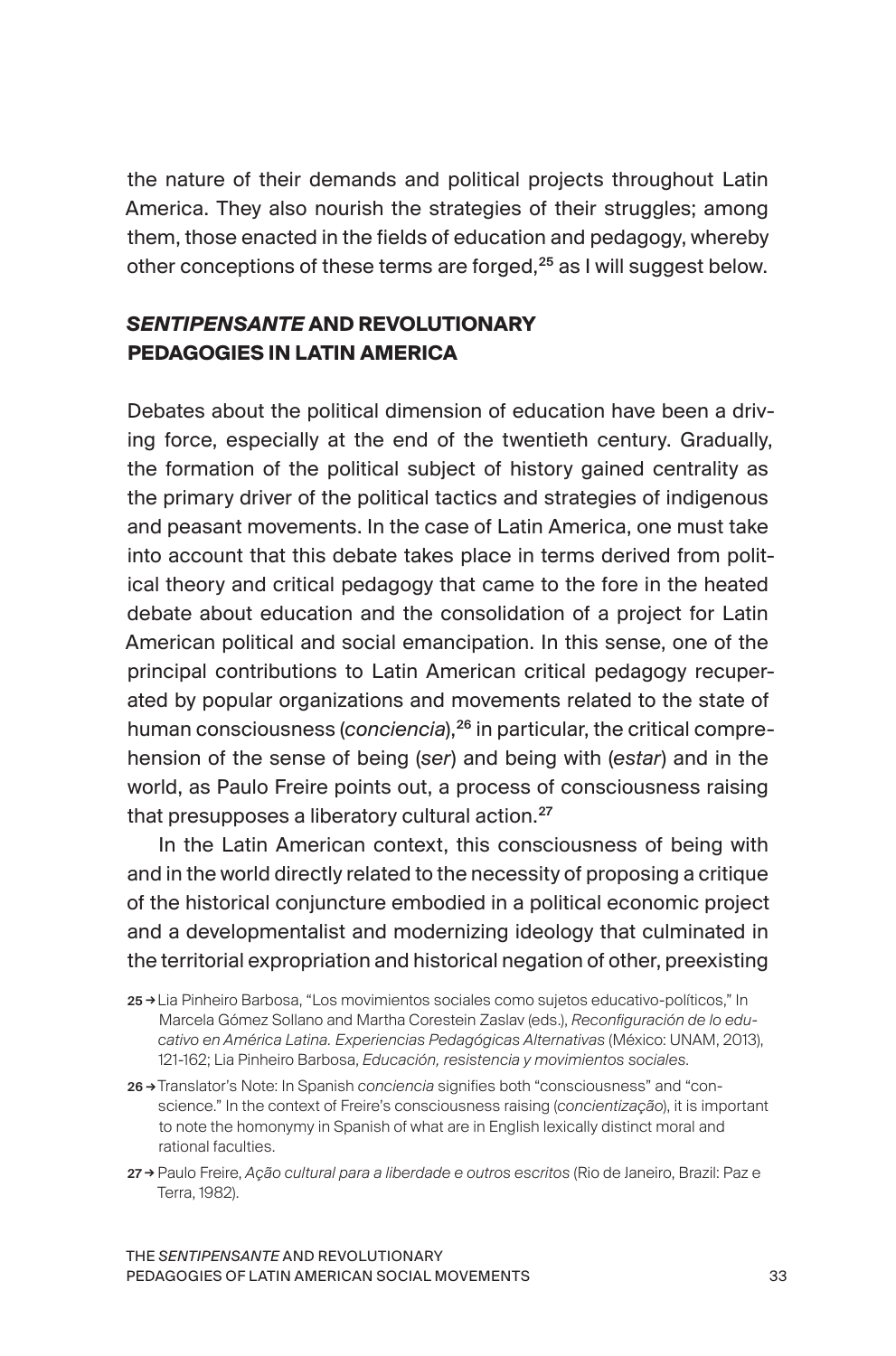forms of social life. Likewise, consciousness raising with the goal of emancipatory social transformation is bound up with a Freirean understanding of the categories of the "the oppressed" and "freedom".<sup>28</sup> To invoke "freedom" means to free oneself from a network of political, social, and cultural domination stretching back to the Conquest, from the agrarian oligarchies, the transnational bourgeoisie, from all sites that perpetuate symbolic, ideological, and material domination up to the present day.

For this reason, it becomes essential to conceive the educative act as an instance of grasping social reality in its historical totality, in the process of the objectification of the world and of the confrontation with concrete social reality; that is, a critical consciousness that emerges from humankind's concrete praxis as autonomous, free, and creative making, as the fortifying of a political subject of history, and as the construction of a path to human liberation and emancipation.<sup>29</sup> In this sense, indigenous and peasant movements have drawn from popular education, liberation theology, Latin American and socialist pedagogical thought to justify a pedagogical and educational approach toward the formation of their identity and political praxis*.*

Through the careful reading of their past and present reality, many movements come to the following proposition: if education is the point of departure for cultural subordination and political domination, the construction of another conception of education (implying a different pedagogy, a different school) must be the first step in the process of liberation and emancipation. Toward this end, internal discussions have allowed them to the make an epistemic plan as the point of departure for the reconception of education and pedagogy, making these the core, the heart of their political projects. To this effect, knowledge-as-power and knowledge-with-power<sup>30</sup> gradually advance in dialectical relation as they assume their own course.

28 →Paulo Freire, *Pedagogia do Oprimido* (Rio de Janeiro, Brazil: Paz e Terra, 1987).

29 →Freire, *Ação cultural*.

30 →Georgina Torres-Méndez, "Mujeres Mayas-Kichwas en la apuesta por la descolonización de los pensamientos y corazones," In Georgina Torres-Méndez, et al. (eds.), *Sentipensar el género. Perspectivas desde los pueblos originarios* (México: Red-IINPIM/Red Feministas Decoloniales, 2013), 27-61.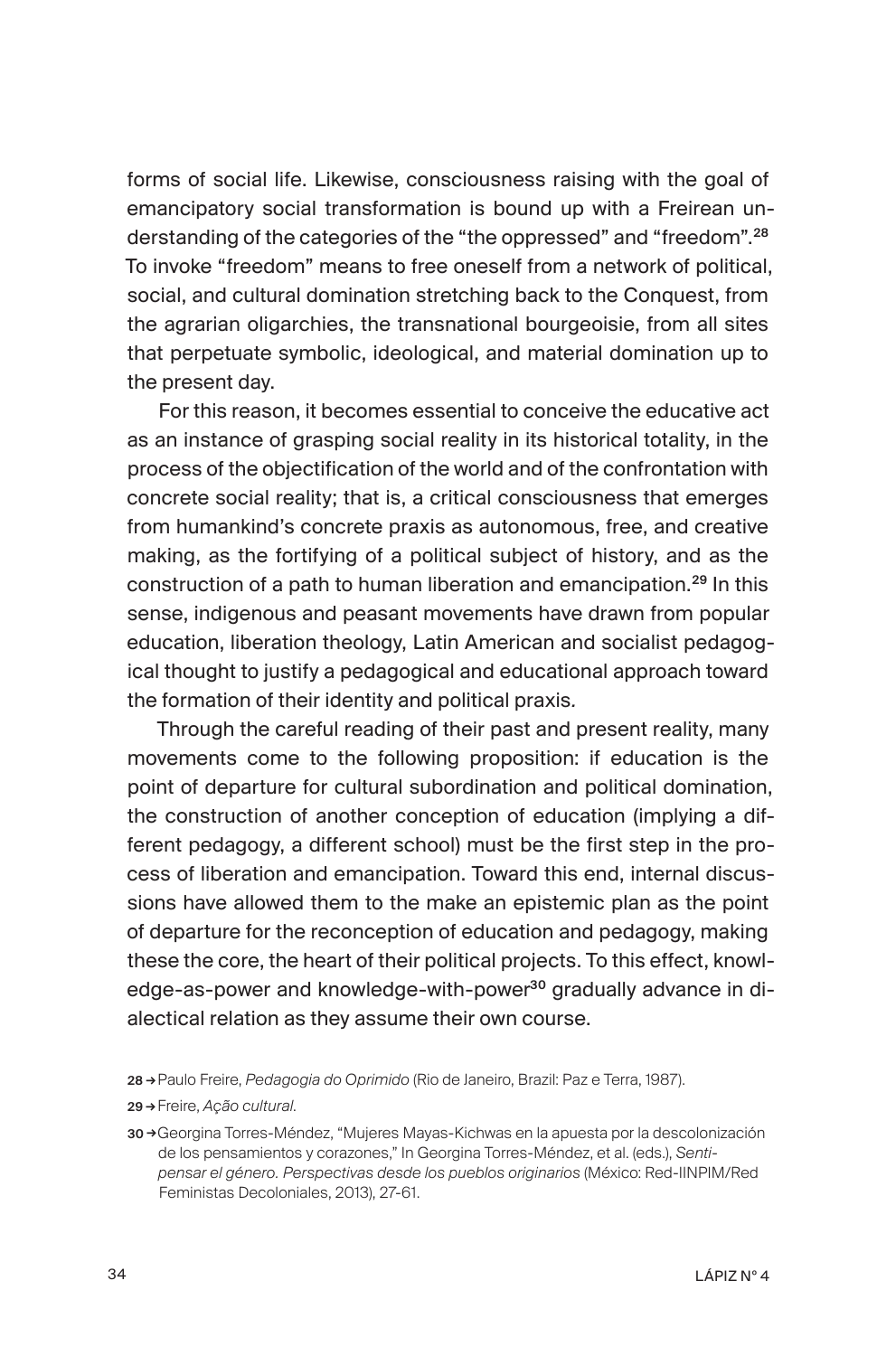Thus, we witness the emergence of alternative pedagogies born from and articulated with political projects carried out by indigenous and peasant movements. These pedagogies result from the reconfiguration of the educational in Latin America and are nourished by the history of Latin American resistances and by the identitarian elements of the movements: history, memory, land, autonomy, and the epistemic dimension that sustains them. Among the tenets of pedagogical praxis as conceived by indigenous and peasant movements, I would like to highlight a few:

- **<sup>→</sup>** Pedagogical praxis is not restricted to the most instrumental dimension of teaching and learning processes in the classroom, whether in school or university. On the contrary, it recuperates the educational principles and pedagogical methodologies of popular education in that educational-pedagogical praxis incorporates other sites in the process of education and formation<sup>31.</sup>
- **<sup>→</sup>** It realizes and constructs a process of pedagogical mediation through critical reflection about our place in the world;
- **<sup>→</sup>** It allows for the formation of knowledge mediated by "the conversation among knowledges," in other words, in the encounter between knowledge about the life and the struggles of communities that becomes concepts elaborated by popular movements and scientific knowledge; 32
- **<sup>→</sup>** It generates other knowledge practices that question and challenge modern, Western reason's one-sidedness. In this sense, the movements generate a geo-pedagogy of knowledge,<sup>33</sup> which means the indissoluble connection between pedagogy and cultural elements deriving from the land/
- 31 → Pinheiro Barbosa, *Educación, resistencia y movimientos sociales*; Pinheiro Barbosa and Rosset, "Educação do Campo".
- 32 → José Maria Tardin, *Diálogo de Saberes*; Lia Pinherio Barbosa, "Education for and by the countryside as a political project in the context of the struggle for land in Brazil," *Journal of Peasant Studies* 44 (2016): 117-143; Lia Pinheiro Barbosa, "Movimentos sociais, educação e Diálogo de Saberes na América Latina," In Arlete Ramos Santos, et al. (eds.) *Educação e sua diversidade* (Ilhéus: Editus, 2017).
- 33 →Pinheiro Barbosa, *Educación, resistencia y movimientos sociales.*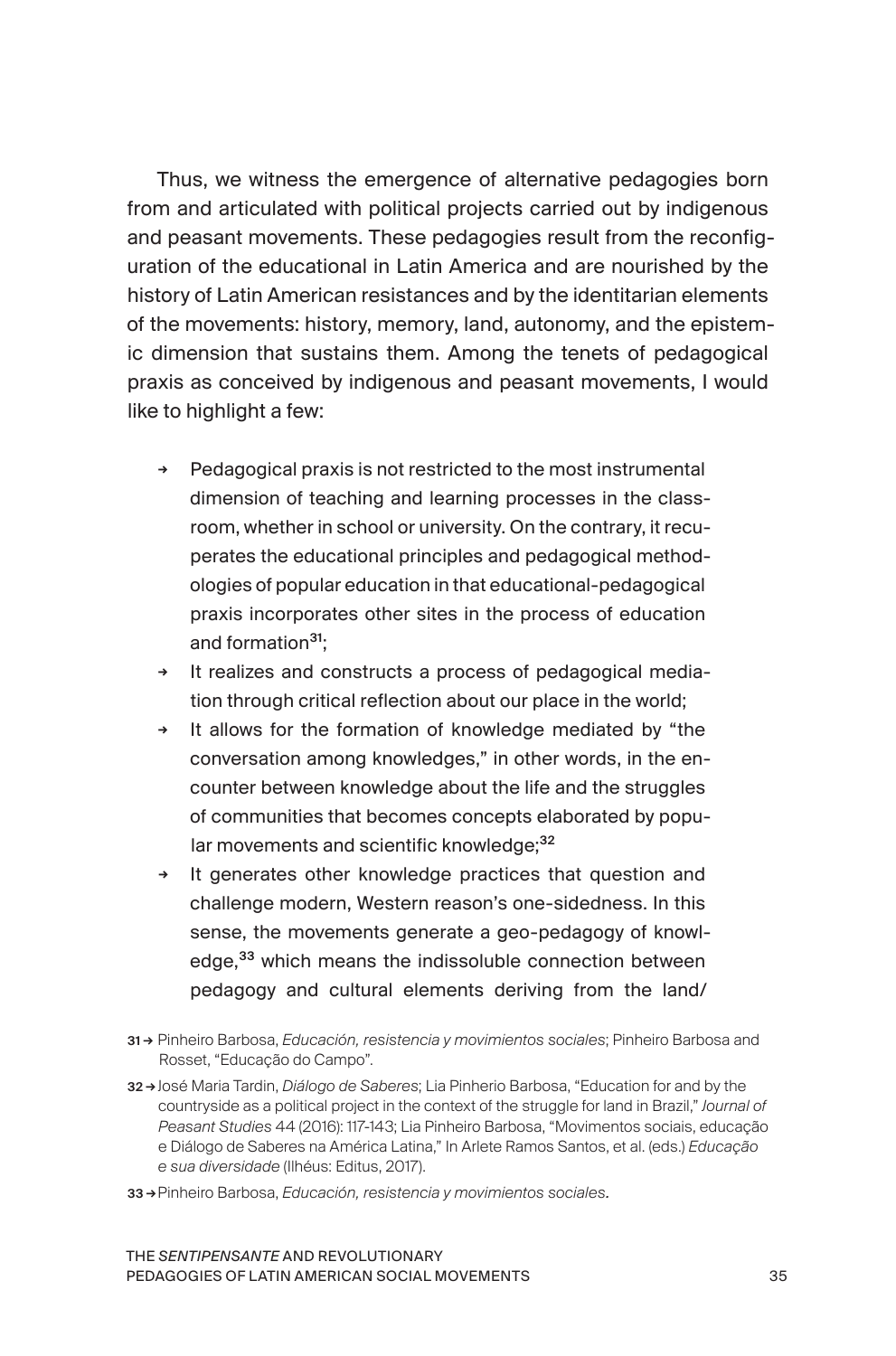territory and socio-communitarian context in the process of knowledge formation;

**<sup>→</sup>** It reaffirms indigenous and peasant movements and subjects that construct knowledge and a knowledge situated from, with, and for their political praxis. 34

Thinking educational and pedagogical processes through the lens of indigenous and peasant movements means conceiving them beyond the paradigm of Western modernity; that is, recuperating the educative act's epistemic sense, conceived on the basis of the epistemes of the originary peoples and those rural epistemes of peasants.<sup>35</sup> This epistemic dimension contributes to the strengthening of political processes and other rationalities, wagering the "intellectual re-in-surgency, thought and reflected from this center of the people's thought and knowledge (*saber*), "<sup>36</sup> in harmony with its cosmovision, its rallying cries, and its political projects.

Thus, in Latin America, prominent educational-political projects come to fruition that form a subject of history and of politics, their own theoretico-epistemic concepts, and pedagogical experiences that displace the very conception of education, of pedagogy, of the school. Among these experiences I would like to point out:

- **<sup>→</sup>** A Educação do Campo e A Pedagogía do Movimento (Rural Education and Pedagogy of the Movement), the educational-political project of the Landless Workers' Movement (MST) in Brazil<sup>37</sup>;
- **<sup>→</sup>** La Educación Autónoma y el Sistema Educativo Rebelde Autónomo Zapatista de Liberación Nacional (Autonomous Education and the Autonomous Rebellious Zapatista Education System for National Liberation) (SERAZ-LN), which
- 34 →Pinheiro Barbosa, "Los movimientos sociales"; Pinheiro Barbosa, *Educación, resistencia y movimientos sociales;* Pinheiro Barbosa, "Educación, conocimiento y resistencia".
- 35 →Pinheiro Barbosa, "Los movimientos sociales"; Rossett, "Epistemes rurales".
- 36 →López-Intzín, "Ich'el ta muk," 77.

<sup>37</sup> → Roseli Caldart, *Pedagogia do Movimento* (São Paulo, Brazil: Expressão Popular, 2004); Pinheiro Barbosa, *Educación, resistencia y movimientos sociales*; Pinheiro Barbosa, "Education for and by the countryside".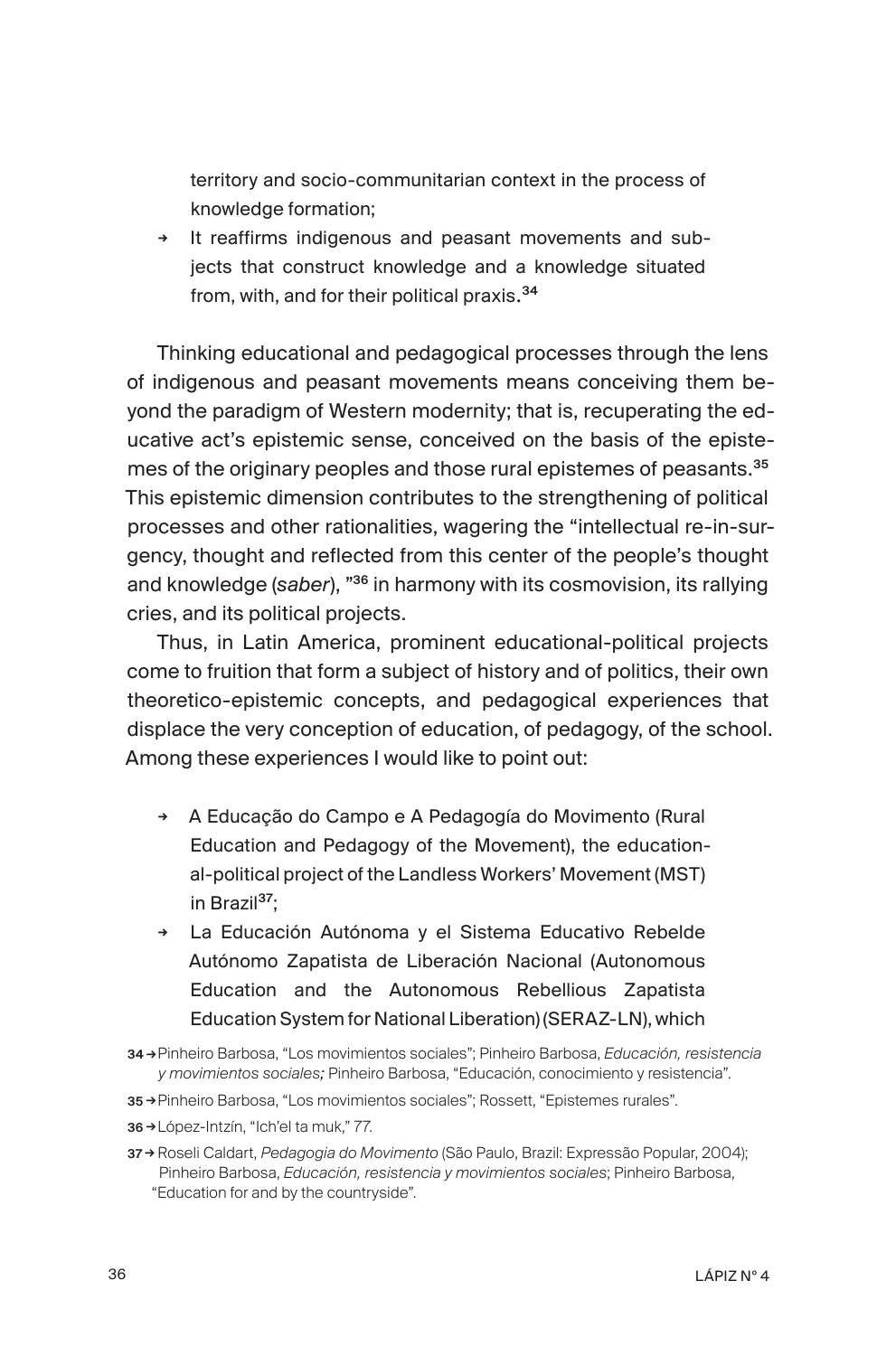is connected to the autonomous project of the Zapatista movement in Mexico;<sup>38</sup>

- **<sup>→</sup>** La Educación del Campo y la Pedagogía Campesina Agroecológica (Rural Education and Sustainable Agriculture Peasant Pedagogy) developed by the organizations in the Latin American Coordinator of Rural Organizations (CLOC) and the Vía Campesina;<sup>39</sup>
- **<sup>→</sup>** The feminist pedagogies constructed by popular feminisms and through the struggles of indigenous and peasant women:<sup>40</sup>
- **<sup>→</sup>** La Pedagogía de la Alternancia (Rotation Pedagogy) in the experiences of the Family Agriculture schools that organize educational times into school time and community time.

These experiences are exemplary of the creation of pedagogies born in historical processes of a revolutionary character that endorse human emancipation. They reinforce ancestral knowledges while at the same time promoting a genuine theory construction by the movements in a process that recuperates and strengthens the collective subject and articulates key concepts derived from their cosmovision, languages, and historical political processes. From the perspective of the indigenous and rural movements, this process of knowledge construction drives a dialectical movement between reason and the heart; that is, between the thoughts and knowledges that pass through the mind, through reason, but that also emanate from the heart. As the Zapatistas say, "la palabra se corazona".<sup>41</sup> Thus, perceptions about life

- 38 →Pinheiro Barbosa, *Educación, resistencia y movimientos sociales*; Pinheiro Barbosa, "Mulheres Zapatistas e a Pedagogia da Palavra no tecer da outra educação," In Amanda Motta Castro and Rita de Cássia Machado (eds.), *Estudos Feministas: Mulheres e Educação Popular, Volume 2* (São Paulo, Brazil: Liber Ars, 2018), 25-47.
- 39 →Pinheiro Barbosa and Rosset, "Educação do Campo".
- 40 →EZLN, *Participación de las Mujeres en el Gobierno Autónomo. Cuaderno de Textos del Primer Grado del Curso de 'La Libertad según l@s Zapatistas'* (México: self published, 2013); ANAMURI, *Hacia la construcción del Feminismo Campesino y Popular* (Chile: El Correo de las Mujeres del Campo—ANAMURI); Georgina Torres-Méndez, "Mujeres Mayas-Kichwas"; Lia Pinheiro Barbosa, "Mulheres Zapatistas".
- 41 → Translator's Note: This phrase can be translated either as "the word is reasoned together" or "the word is hearted." The Zapatista saying plays on the fact that the Spanish word for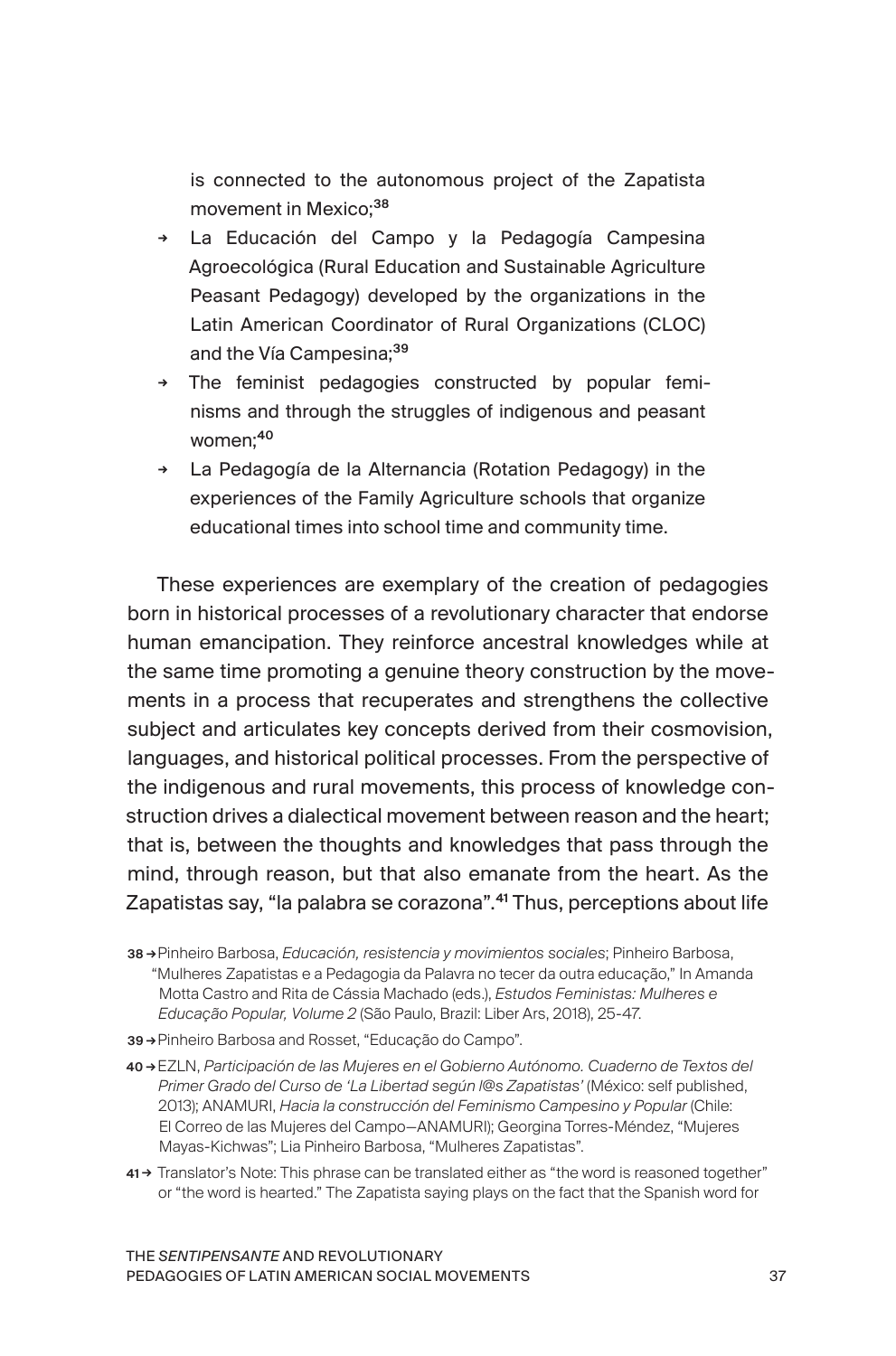and about being-in-the-world are also guided by a logic rooted in the *Ya'yel-snopel ya'yel-sna'el* or "feeling-thinking—feeling-knowing".<sup>42</sup>

The pedagogies of the indigenous and peasant movements set words and concepts in motion born from the cultural root of non-Western rationalities, woven together over centuries by listening to and scrutinizing language in order to grasp, decipher, decode the codes revealed in communal coexistence with the goal of attaining *el buen vivir* (good living), that is, fulfilled lives expressed in the *Lekil Kuxlejal* in the *Sumak* or the *Sumak Qamaña.* In this way, the organizations that emerge from indigenous and peasant community bases bring with them an ensemble of concepts conceived in light of the indigenous epistemic paradigm and cosmovision, ancestral knowledges, and traditional practices that were rejected in formal educational settings.

However, over the course of centuries, these referents persisted in the memory and oral traditions of communities and were recognized as oppressed and subaltern. They come alive in the contexts of revolution and permanent resistance to land dispossession and the expropriation of indigenous and peasant identities. For this reason, I call them revolutionary, *sentipensante* (feeling-thinking/sensing-thinking) pedagogies,<sup>43</sup> for their capacity for conceptual innovation within the framework of other rationalities and in dialogue with the legacy of past struggles. In *sentipensante* pedagogies, the *voz corazonada* (heartened voice, the co-reasoned voice). constitutes a channel for communication that is central to expressing a cosmogenic perspective in dialogue with the epistemic and theoretical inheritance. Its *sentipensante* character derives from an interpretation of social reality within the larger cosmovision and the frameworks of political struggle. Similarly, commonality and community are moments of comprehension of their educational

42 → López-Intzín, "Ich'el ta muk".

43 → Translator's Note: The Spanish word "sentimiento" that forms the first part of the portmanteau "sentipensante" can signify "sentiment," "feeling" and "emotion" but also "sense" or "sensation."

<sup>&</sup>quot;heart" (*corazón*) contains the word for "reason" (*razón*). The resulting verb *corazonar* is at once a verbalization of *corazón,* which can be rendered as "heartened" or by the analogous neologism "hearted," and the affixation of the prefix "co-" to the standard Spanish verb *razonar* (to reason), which I have rendered here as "to reason together."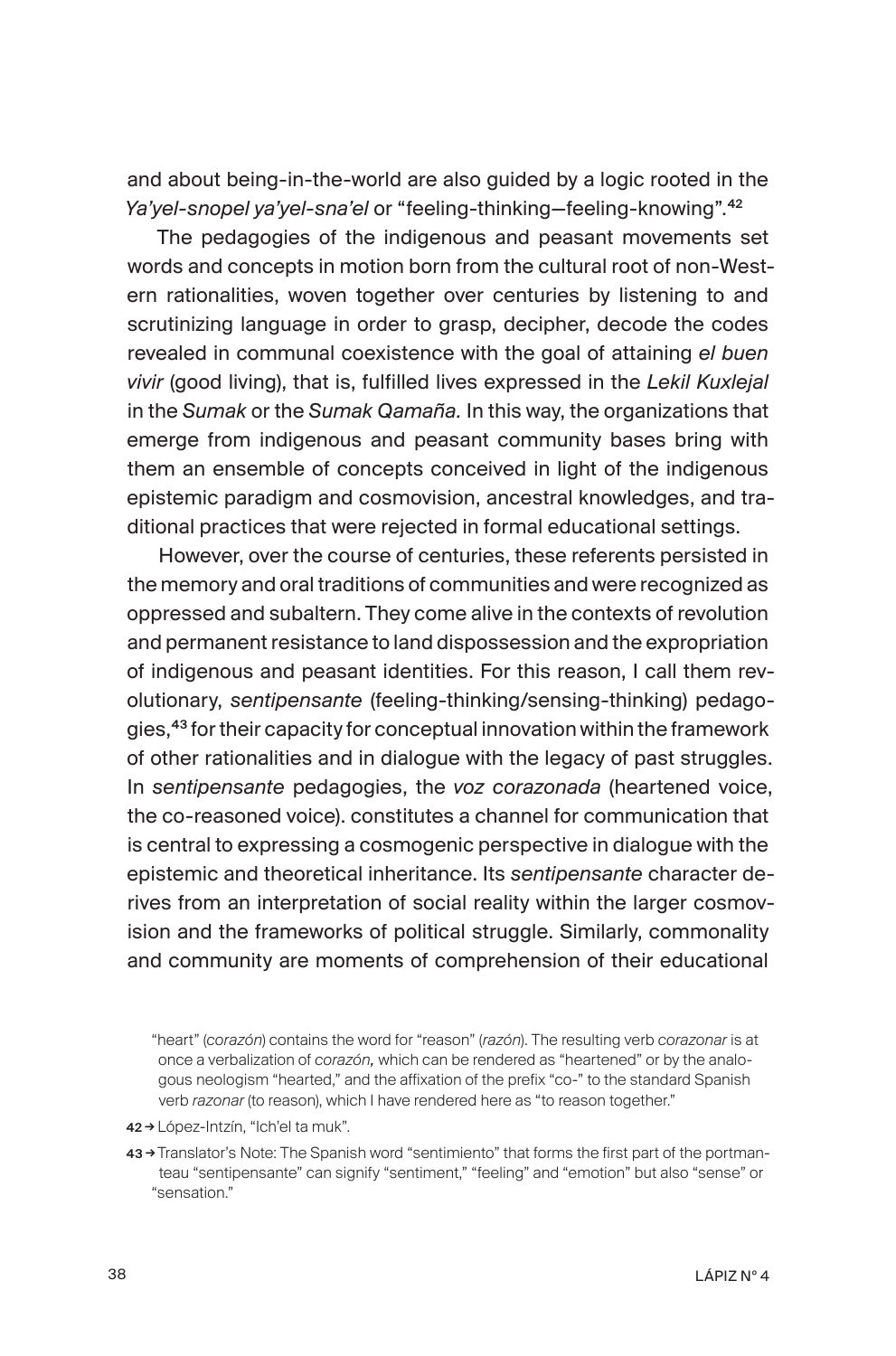principles, in the collective learning of resistance, of struggle, of autonomy and organicity.<sup>44</sup>

*Sentipensante* and revolutionary pedagogies have contributed important lessons for these peoples' struggles in at least three ways: by moving the conception of the educational and the pedagogical beyond the school; by theorizing *from, with* and *for* indigenous and peasant movements, allowing them to reinforce a rural epistemic paradigm;<sup>45</sup> and through the process of educating and forming a political subject of history.

### FINAL THOUGHTS

How do indigenous and peasant movements contribute to thinking pedagogies in the American context? This question animated the 4th Annual LAPES Symposium. In addition to what I have discussed above, it seems fitting to recall the thinking of Orlando Fals-Borda about Latin American sociology as one framed by the historical need for a social science of our own. He called this Latin American sociology "*sentipensante*," recognizing that he had inherited the term from the peasants of Mompoz on Colombia's Atlantic coast.<sup>46</sup>

In the same manner, my term "*sentipensante* and revolutionary pedagogies" takes as its referent Mayan philosophy and Latin American revolutionary processes in order to think the pedagogical praxis and theoretical elaboration of recent social movements. In his time, Fals-Borda called attention to failures in educating children who did not have the chance to complicate the process of learning the meanings of words and concepts, resigning themselves to knowing them in binary terms, in the words of the author, in black and white.<sup>47</sup>

Today, many social movements seek to change this cognitive process, taking education into their own hands and working toward the formation of the political subject of history, in which childhood plays

- 45 → Ibid; Pinheiro Barbosa, "Educación, conocimiento y Resistencia".
- 46 → Orlando Fals-Borda, *Ciencia, compromiso y cambio social. Antología.* (Montevideo: El Colectivo-Lanzas y Letras-Extensión Libros, 2014).

 $47 \rightarrow$  Ibid.

<sup>44</sup> →Pinheiro Barbosa, *Educación, resistencia y movimientos sociales.*